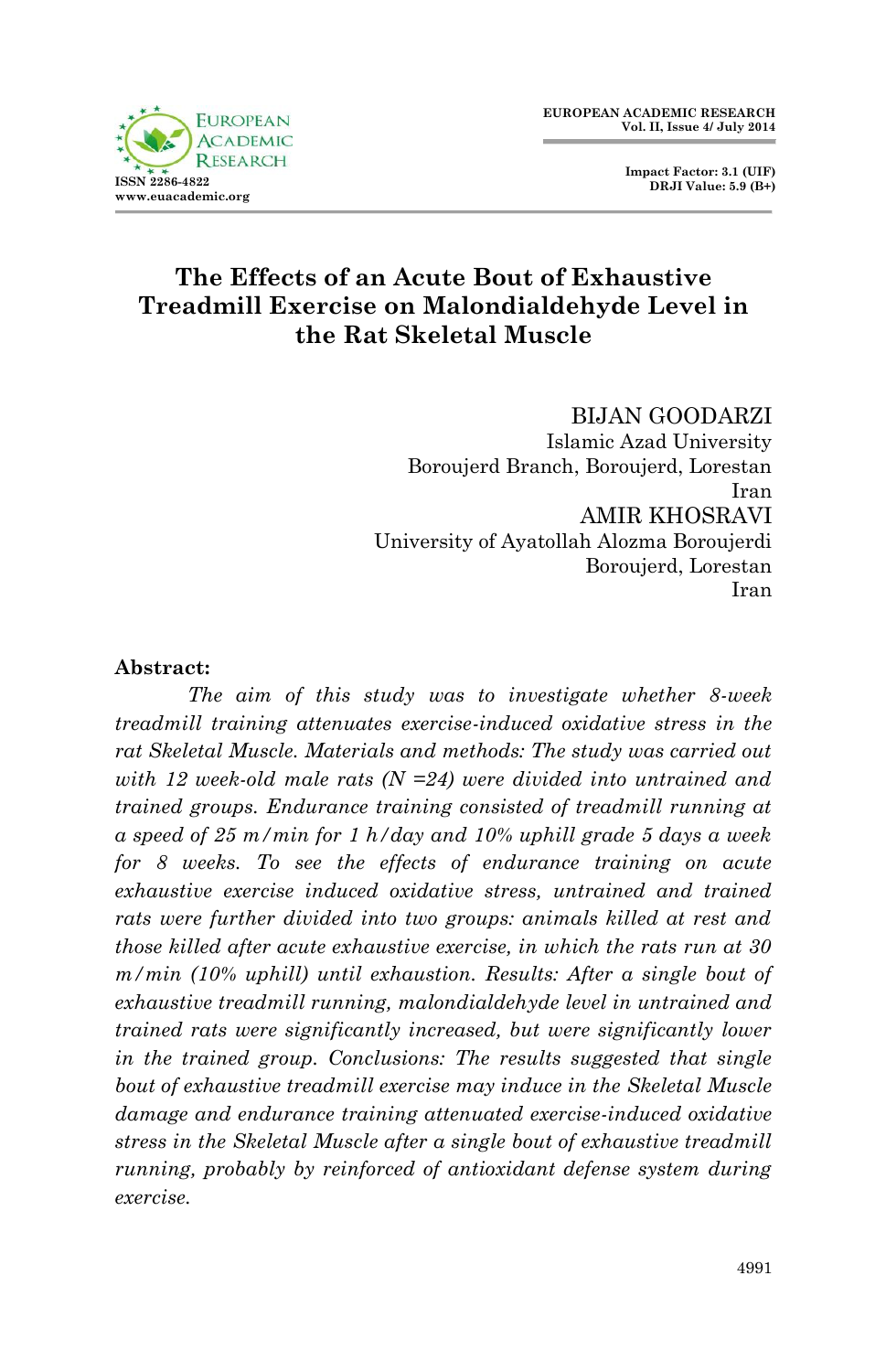**Key words:** acute exercise, oxidative stress, Skeletal Muscle

### **Introduction**

Cells continuously produce free radicals and ROS as part of metabolic processes. These free radicals are neutralized by an elaborate antioxidant defense system consisting of enzymes such as catalase, superoxide dismutase, glutathione peroxidase, and numerous non-enzymatic antioxidants, including vitamins A, E and C, glutathione, ubiquinone, and flavonoids. While regular exercise training is associated with numerous health benefits, it can be viewed as an intense physical stressor leading to increased oxidative cellular damage, likely due to enhanced production of ROS (BLOOMER, GOLDFARB et al. 2005). A single bout of exercise can result in activation of several distinct systems of radical generation and may be separated into both primary (e.g., electron leakage through the mitochondria during aerobic respiration, prostanoid metabolism, catecholamines, and the enzymes xanthine oxidase and NADPH oxidase), as well as secondary sources (e.g., phagocytic cells, disruption of iron containing proteins, and excessive calcium accumulation) (BLOOMER, GOLDFARB et al. 2005). Many studies have reported that acute aerobic exercise contributes to oxidative stress, especially when performed at high intensity levels. Two mechanisms linking acute aerobic exercise and oxidative stress are 1) increased prooxidant activity via a mass action effect when VO2 is elevated 10- to 15-fold above rest, and 2) inadequate antioxidant activity relative to pro-oxidants (Alessio, Hagerman et al. 2000) .Evidences indicate that acute aerobic physical exercise generated reactive oxygen species such as superoxide anion and hydrogen peroxide are able to cause muscular damage and inflammation (Alessio and Goldfarb 1988; Liu, Yeo et al. 2000). In spite of this, elaborate oxidative defense systems could be induced, counteracting oxidative damage, as a result of a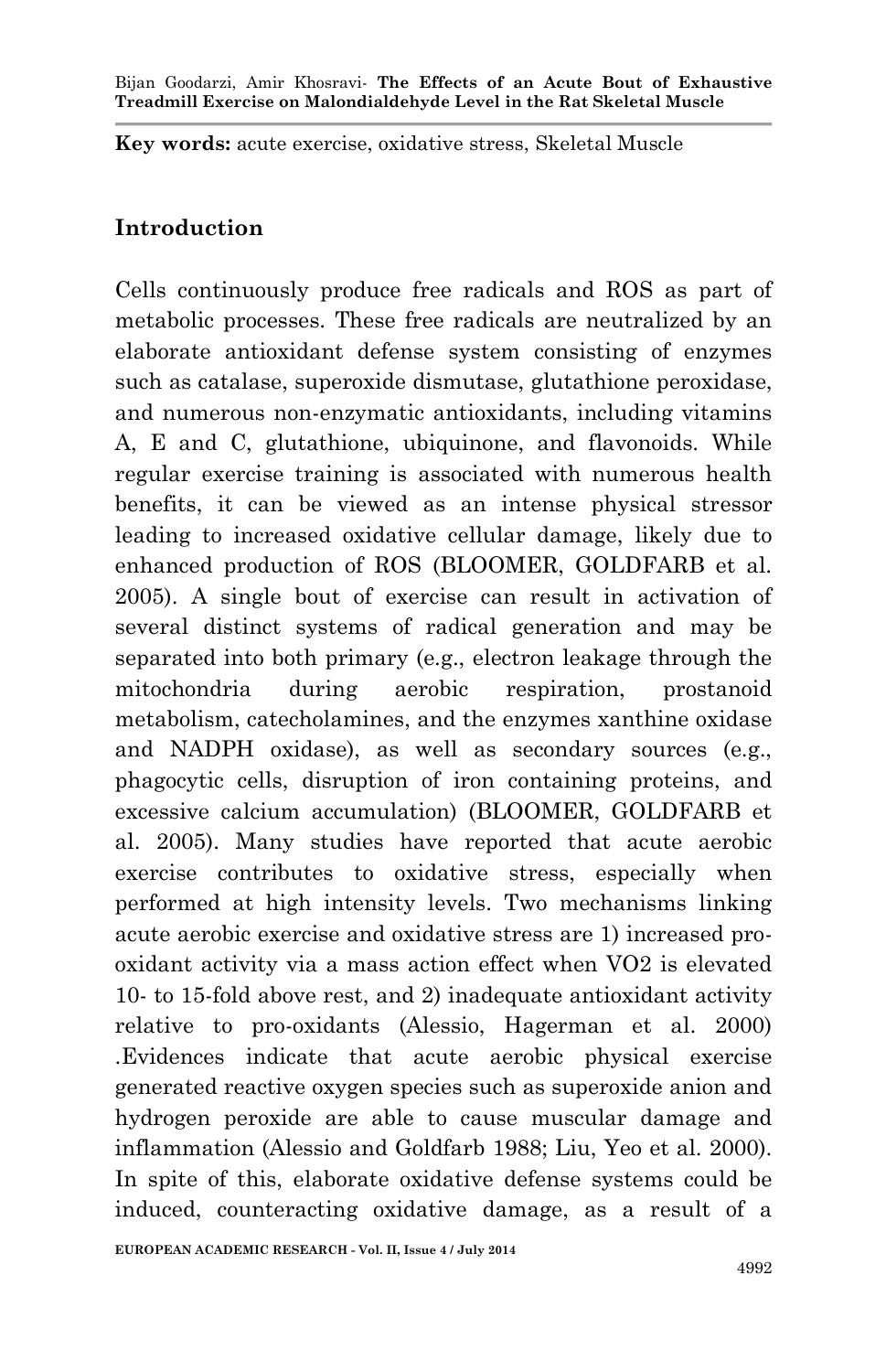regular physical exercise program (Oh-Ishi, Kizaki et al. 1997; Liu, Yeo et al. 2000) . Physical exercise associated with oxidative damage depends on the type and intensity of exercise. However, studies have demonstrated that endurance training improves the antioxidant defense as well as oxidative capacity in skeletal muscle (Oh-Ishi, Kizaki et al. 1997; Terblanche 1999). Despite the great efforts expended, the causes of oxidante antioxidant imbalance in the Skeletal Muscle during exercise are remained to be studied. Thus, the aim of the present study was to investigate the, whether endurance training alters the oxidative damage caused by acute exhaustive exercise in the rat Skeletal Muscle. This study examined the effects of acute exhaustive exercise and 8-week endurance training on Skeletal Muscle MDA level in rats.

### **Materials and Methods**

### **Animal care**

Male Wistar rats weighing  $245-270$  g (n = 24, 12 weeks old) were purchased from Shahid Beheshti University of Medical Sciences and Health Services and were used in this study. All rats were housed in conventional wire-mesh cages, four rats per cage, in a room with the temperature regulated at  $23 \pm 2^{\circ}C$ , humidity 50-45% and in daily light / dark cycle (12h) (0700-1900 h dark; 1900-0700 h light), given standard rat chow and tap water ad libitum. All procedures were approved by the Tehran University Animal Care and Usage Committee and followed the guidelines established by American Physiological Society.

### **Experimental design**

The animals were housed for two weeks prior to any special treatment. In the third-week all the animals were randomly divided mainly into two groups, group1, sedentary (Sed N=12), group2, exercise trained (ET n=12). Two groups were further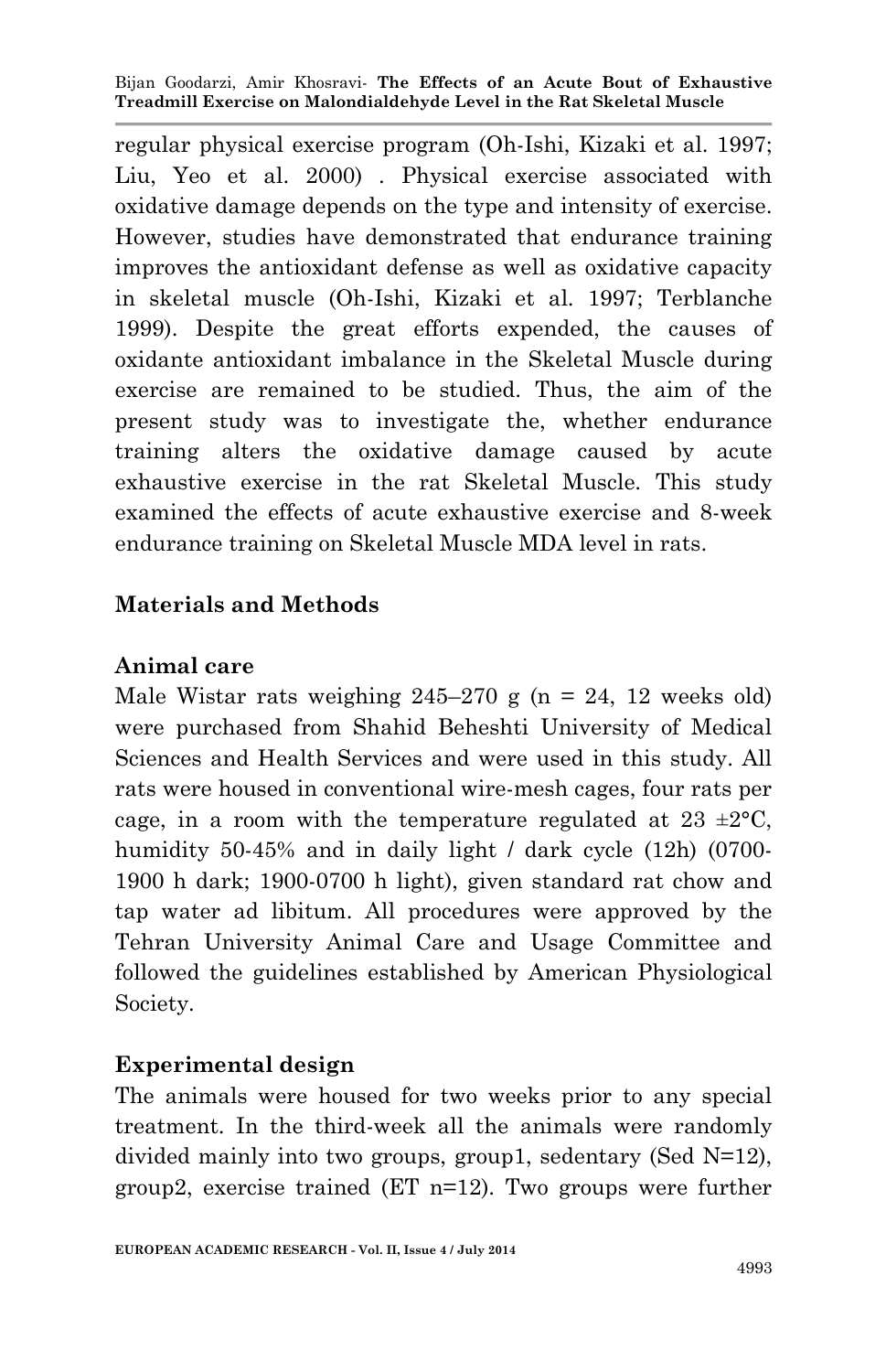divided equally into two groups where the rats were studied at rest and immediately after exhaustive exercise. During the training period, the animals in the group2, was run on the treadmill 5 days a week for 8 weeks. Experiments were conducted between 10:00 and 12:00 h.

## **Training and Acute Exhaustive Exercise**

After divided, the animals in the group (ET) were performed aerobic exercise on a treadmill for a period of eight weeks before the training, the group (ET) rats were introduced to treadmill running through the use of one 5-25 minute running session on a rodent treadmill at a speed of 16/6m/min and a 0-2% uphill grade  $(1$  session a day, 5 times/wk,  $1$  wk). (Sen, Marin et al. 1992).The treadmill was equipped with an electric shock grid on the rear barrier to provide exercise motivation to the animals. The exercise protocol was performed in inclined treadmill one session a day during five days a week for 8 weeks. The exercise protocol was arranged as follows: in the first two weeks animals run with a speed of 16/67-18/33 m/min for 35-40 minutes and 3- 4% uphill grade, in the following 3 weeks running speed was increased to 16/67-20 m/min and 3-5% grade uphill for 35-40 minutes and in the last 3 weeks, treadmill speed was adjusted to 25 m/min for one hour and 8-10% uphill grade. During the eighth week of the training program, the groups (Sed) were also introduced to treadmill running at speed of 16/67-20 m/min, for 15 min day, for 5 days before sample collection. This regimen was used to ensure that untrained rats could also tolerate the acute exhaustive exercise without having a significant training effect (Sen, Marin et al. 1992). At the end of the training period and after 2 days at rest, half of all rats were randomly selected into the acute exhaustive exercise group (each group  $N=6$ , totality N=12). In acute exhaustive exercise, running speed was 25 m/min (10% uphill gradient) for the first 10 min; after that the speed was increased gradually to 30 m/min, and kept constant until the rats were exhausted. The loss of the righting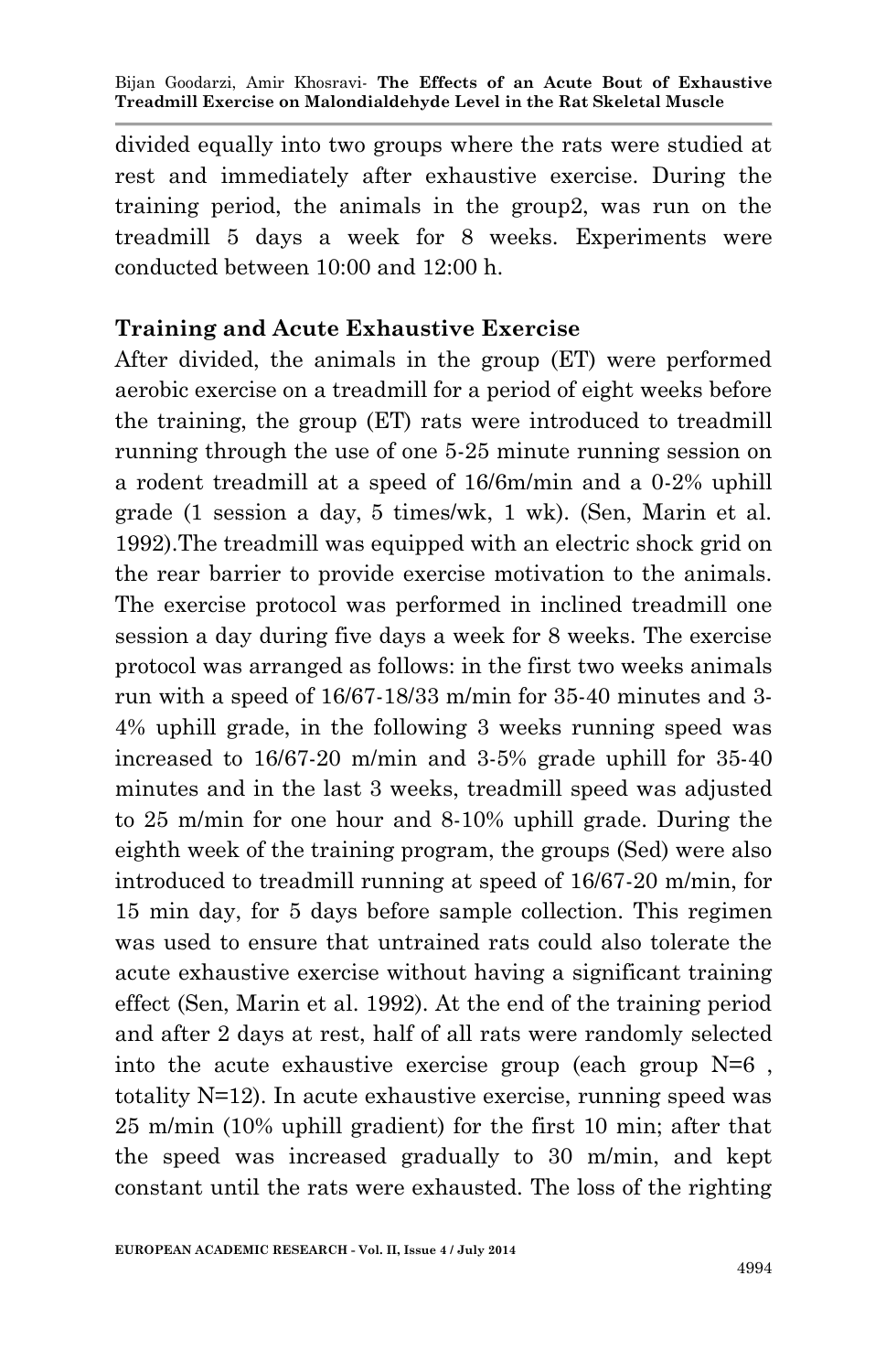reflex when the rats were turned on their backs was the criterion of exhaustion. To eliminate diurnal effects, the experiments were performed at the same time (08.30–12.30 hours) (Brooks and White 1978). Immediately after exhaustion exercise, animals were sacrificed with Chloroform then their gastrocnemius muscle were carefully isolated and stored at - 80°C until analysis. The other half of all rats (N=12) underwent anesthesia immediately before the acute exhaustive exercise, then gastrocnemius muscle tissue was obtained according to the same program. These samples were used for the measurement levels of total protein concentration and MDA rat gastrocnemius muscle.

# **Thiobarbituric Acid Reactive Substances (TBARS) Levels**

Lipid peroxidation was estimated by measuring TBARS according to the method of esterbauer et al. (Esterbauer, Schaur et al. 1991).

### **Protein Determination**

The protein content was measured colorimetrically by the method of Bradford (Bradford 1976) using bovine serum albumin (1 mg/ml) as standard.

#### **Statistical Analysis**

The Statistical Package for Social Sciences (SPSS, Ins, Chigaco, IL) version 17 was used for all analyses. Statistical significance was set at a level of P< 0.05, and data were expressed as the mean  $\pm$  SEM. One-way ANOVAs with Tukey's post-hoc tests were used to compare group means.

### **Results**

### **Malondialdehyde level**

Malondialdehyde results are presented in (Fig. 1). gastrocnemius muscle MDA level was significantly increased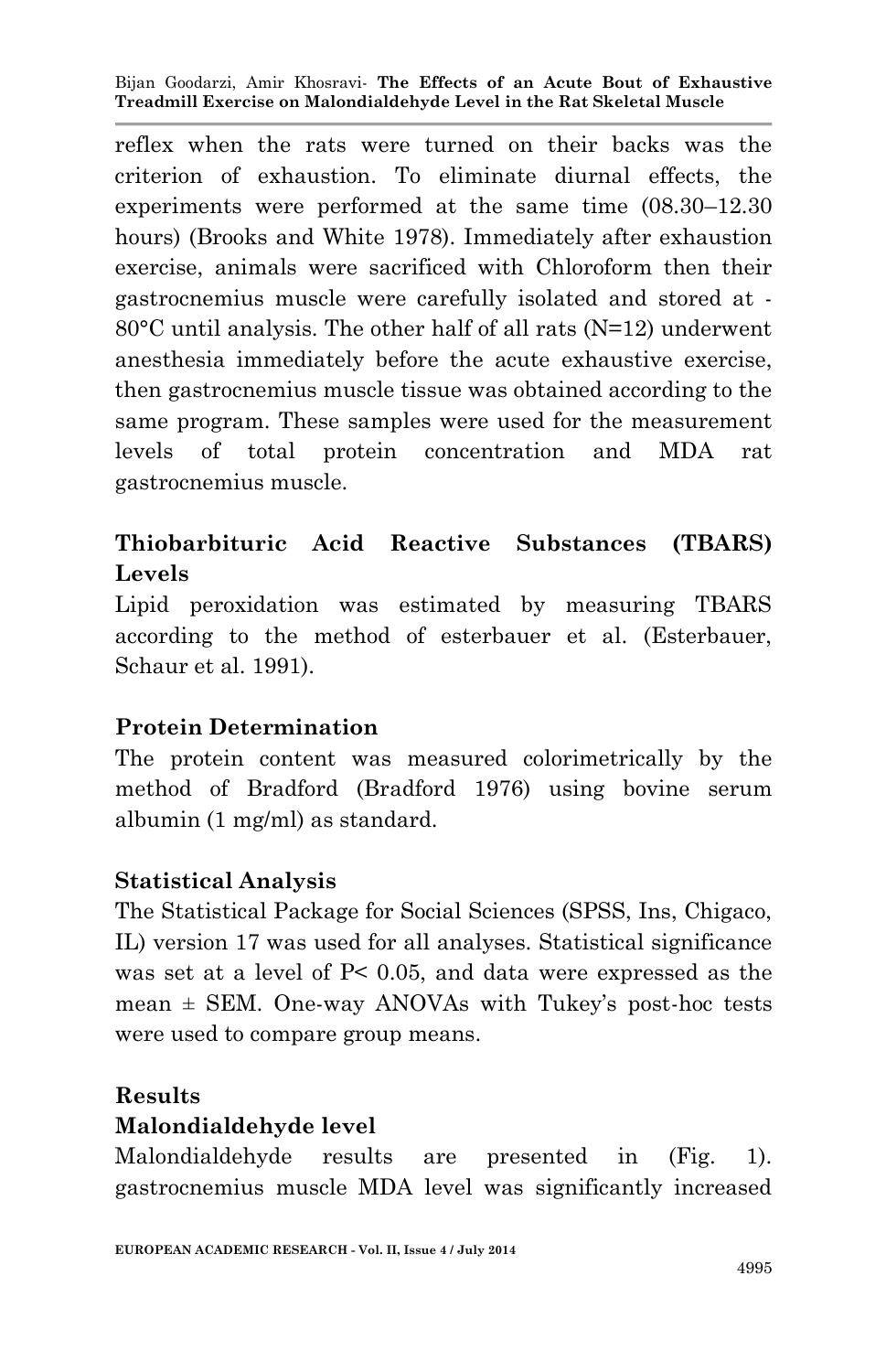after exhaustion in the Sed and ET groups but was significantly lower in the trained group compared with Sed group (p<0.05).



## **Discussion**

Evidence has accumulated, especially during the past two decades that strenuous aerobic exercise is associated with oxidative stress and tissue damage in the living organism. There are indications that the generation of oxygen free radicals and other ROS may be the underlying mechanism for exercise-induced oxidative damage (Davies, Quintanilha et al. 1982; Sen, Atalay et al. 1997) .Exercise is associated with a large increase in O2 consumption (Higuchi, Cartier et al. 1985) which probably results in an increased production of  $H_2O_2$ .  $H_2O_2$  as a potent oxidizing agent can result in extensive cellular damage in different tissues (Davies, Quintanilha et al. 1982) *.*H2O<sup>2</sup> resulting from two electron reactions can cross cell membranes rapidly whereas  $O2$  usually cannot.  $H_2O_2$  can probably react with Fe2+, and possibly Cu+, ions to form the hydroxyl radical (OH**°** ) (Fenton reaction) and this may be the origin of its toxic effects (Halliwell and Gutteridge 1999). Davies et al. (Davies, Quintanilha et al. 1982) showed that exhaustive exercise decreases mitochondrial respiratory control, causing an increase in free radicals and thiobarbituric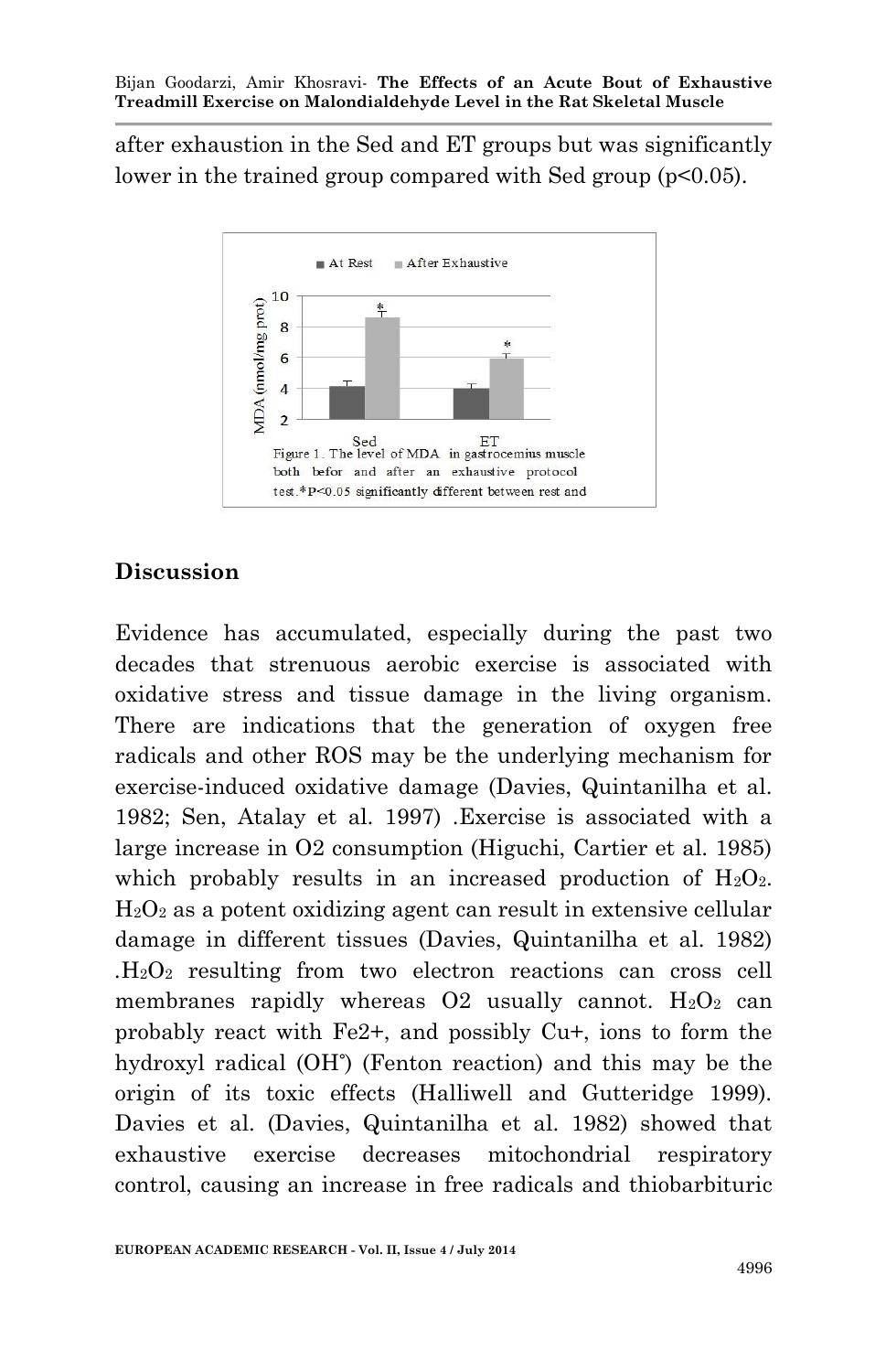acid reactive substances and suggesting that endurance training induces free radical damage. The rate of free radical or oxidant generation in biological tissue is closely related to oxygen consumption: under physiological conditions, the majority of oxidants are produced in the mitochondria. Thus it seems likely that mitochondria, in addition to being the sources of oxidant production, also should be the targets of oxidants. Exercise, by increasing the oxygen consumption rate, may result in oxidative stress in mitochondria. This results in an increased production of oxidants, which could be detrimental to tissue (Jenkins and Goldfarb 1993; Ji 1999). The oxidants cause damage to mitochondrial membranes and cytoplasmic structures through the peroxidation of phospholipids, proteins, and nucleotides. In the present study we found that gastrocnemius muscle MDA levels a significant increase in TBARS in the two groups of animals after exhaustive run on a treadmill. During exercise there is an increase in the requirement of oxygen. The process of delivering the oxygen to the working muscles may actually result in damage to polyunsaturated fatty acids in membrane structures. This has been documented by numerous investigations demonstrating increases in the byproducts of lipid peroxidation following exercise in previous studies (Sen, Atalay et al. 1997; Bejma and Ji 1999; Ji 1999; Ajmani, Fleg et al. 2003). When a hydroxyl radical reacts with an unsaturated fatty acid, a lipid peroxyl radical is formed. In the presence of oxygen this new free radical incites a chain of events referred to as lipid peroxidation. Lipid peroxidation of cell membranes results in decreased membrane fluidity, inability to maintain ionic gradients, cellular swelling, and tissue inflammation (Alessio 1993; Okafor, Erukainure et al. 2011). Small amounts of malondialdehyde were produced during peroxidation and can react in the thiobarbituric acid test to generate a coloured product for photometric measurement. One the contrary, Liu *et al*. (Liu, Yeo et al. 2000) have observed that level of MDA in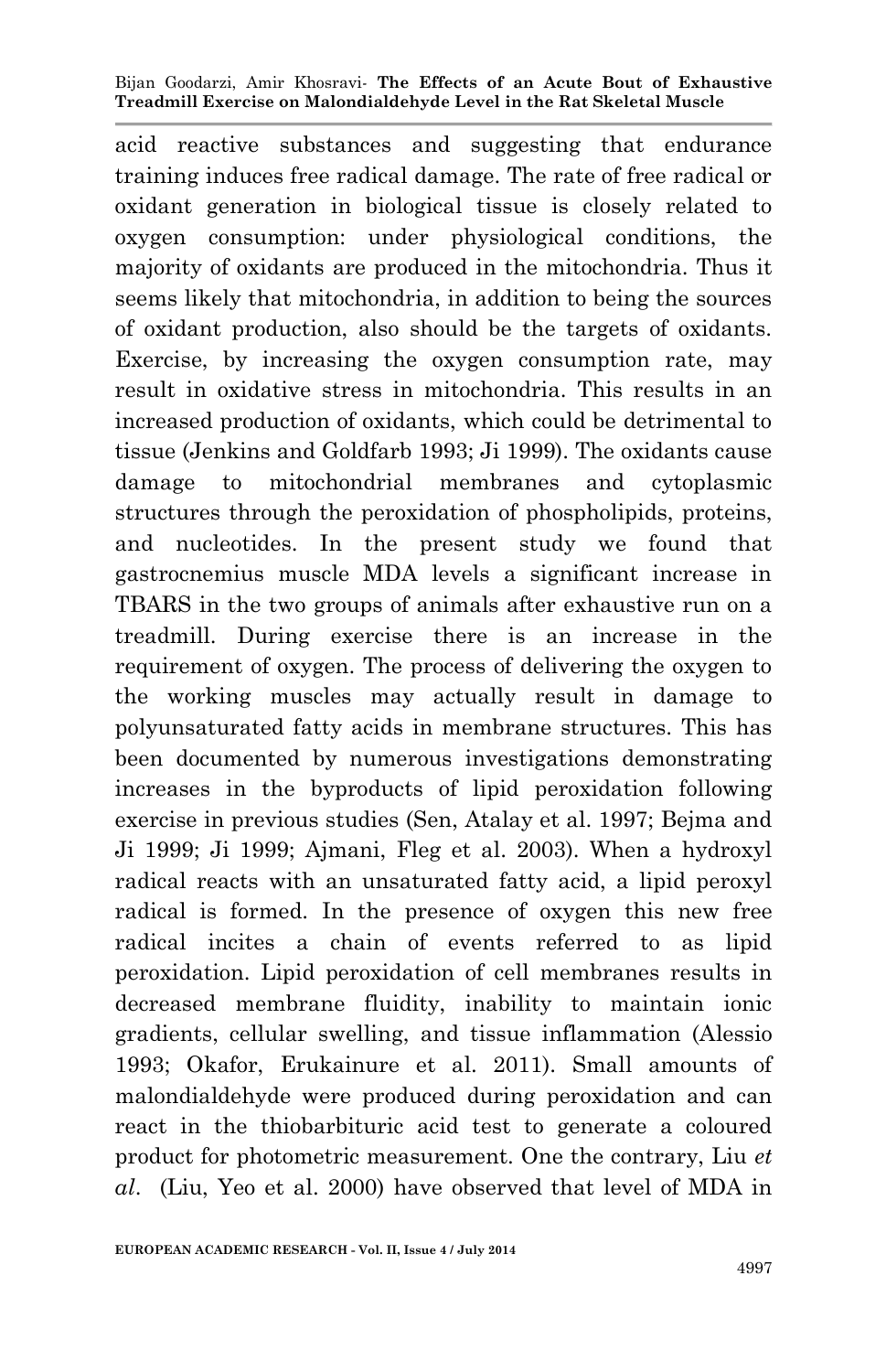the skeletal muscle tissues, are not different between the control and exhausted rats. An interesting finding in our research is that run on a treadmill decreased TBARS increases after the exhaustive protocol test in comparison to the control group. It has been shown that increased TBARS in the mitochondria membranes impair membrane-bound enzyme activities leading to mitochondrial dysfunction (Navarro, Gomez et al. 2004). These data suggest that run on a treadmill may provide protection to acute insult in the in the skeletal muscle mitochondria herein measured by oxidative stress markers. Similar to our results in most of studies related to the effects of regular aerobic exercise on oxidative stress have reported that endurance training reduces exercise-induced oxidative stress damage caused by acute exhaustive exercise (Miyazaki, Oh-ishi et al. 2001; Oztasan, Taysi et al. 2004; Radak, Chung et al. 2008).

In conclusion, our results indicate that skeletal muscle MDA level is affected by an acute exhaustive exercise. We demonstrate that acute exhaustive exercise increases lipid peroxidation in skeletal muscle, especially in untrained rats. However, we find that, regular aerobic exercise decreased the levels of MDA in the rat skeletal muscle induces of acute exhaustive exercise.

#### **REFERENCES**

- Ajmani, R. S., J. L. Fleg, et al. 2003. "Oxidative stress and hemorheological changes induced by acute treadmill exercise." *Clinical hemorheology and microcirculation* 28(1): 29-40.
- Alessio, H. M. 1993. "Exercise-induced oxidative stress." *Medicine and science in sports and exercise* 25(2): 218- 224.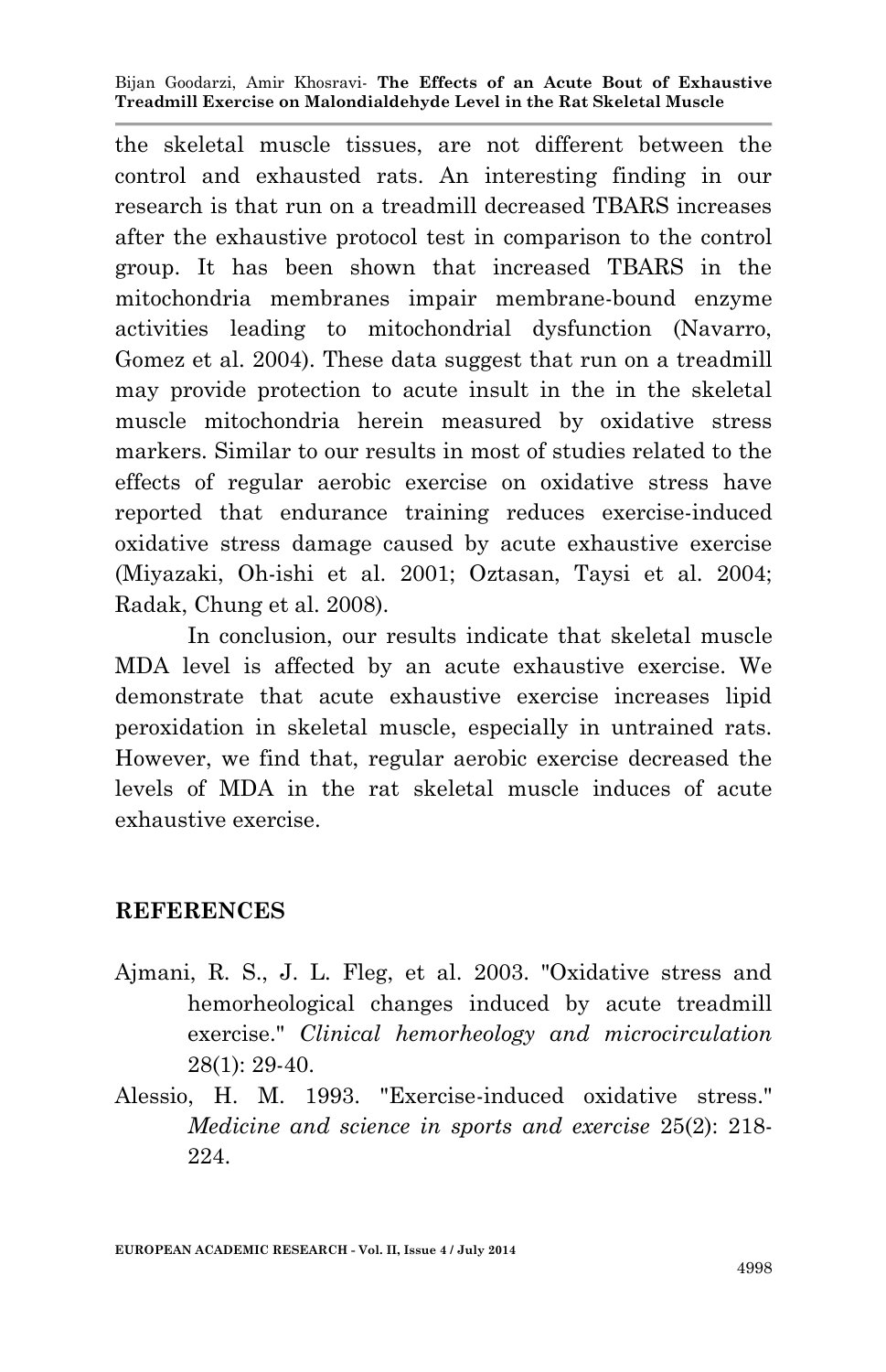- Alessio, H. M. and A. H. Goldfarb. 1988. "Lipid peroxidation and scavenger enzymes during exercise: adaptive response to training." *Journal of Applied Physiology* 64(4): 1333-1336.
- Alessio, H. M., A. E. Hagerman, et al. 2000. "Generation of reactive oxygen species after exhaustive aerobic and isometric exercise." *Medicine and science in sports and exercise* 32(9): 1576-1581.
- Bejma, J. and L. L. Ji. 1999. "Aging and acute exercise enhance free radical generation in rat skeletal muscle." *Journal of Applied Physiology* 87(1): 465-470.
- Bloomer, R. J., A. H. Goldfarb, et al. 2005. "Effects of acute aerobic and anaerobic exercise on blood markers of oxidative stress." *The Journal of Strength & Conditioning Research* 19(2): 276-285.
- Bradford, M. M. 1976. "A rapid and sensitive method for the quantitation of microgram quantities of protein utilizing the principle of protein-dye binding." *Analytical biochemistry* 72(1): 248-254.
- Brooks, G. A. and T. P. White. 1978. "Determination of metabolic and heart rate responses of rats to treadmill exercise." *Journal of Applied Physiology* 45(6): 1009- 1015.
- Davies, K. J., A. T. Quintanilha, et al. 1982. "Free radicals and tissue damage produced by exercise." *Biochemical and biophysical research communications* 107(4): 1198-1205.
- Esterbauer, H., R. J. Schaur, et al. 1991. "Chemistry and biochemistry of 4-hydroxynonenal, malonaldehyde and related aldehydes." *Free Radical Biology and Medicine* 11(1): 81-128.
- Halliwell, B. and J. M. Gutteridge. 1999. *Free radicals in biology and medicine*. Oxford: Oxford University Press.
- Higuchi, M., L.-j. Cartier, et al. 1985. "Superoxide dismutase and catalase in skeletal muscle: adaptive response to exercise." *Journal of gerontology* 40(3): 281-286.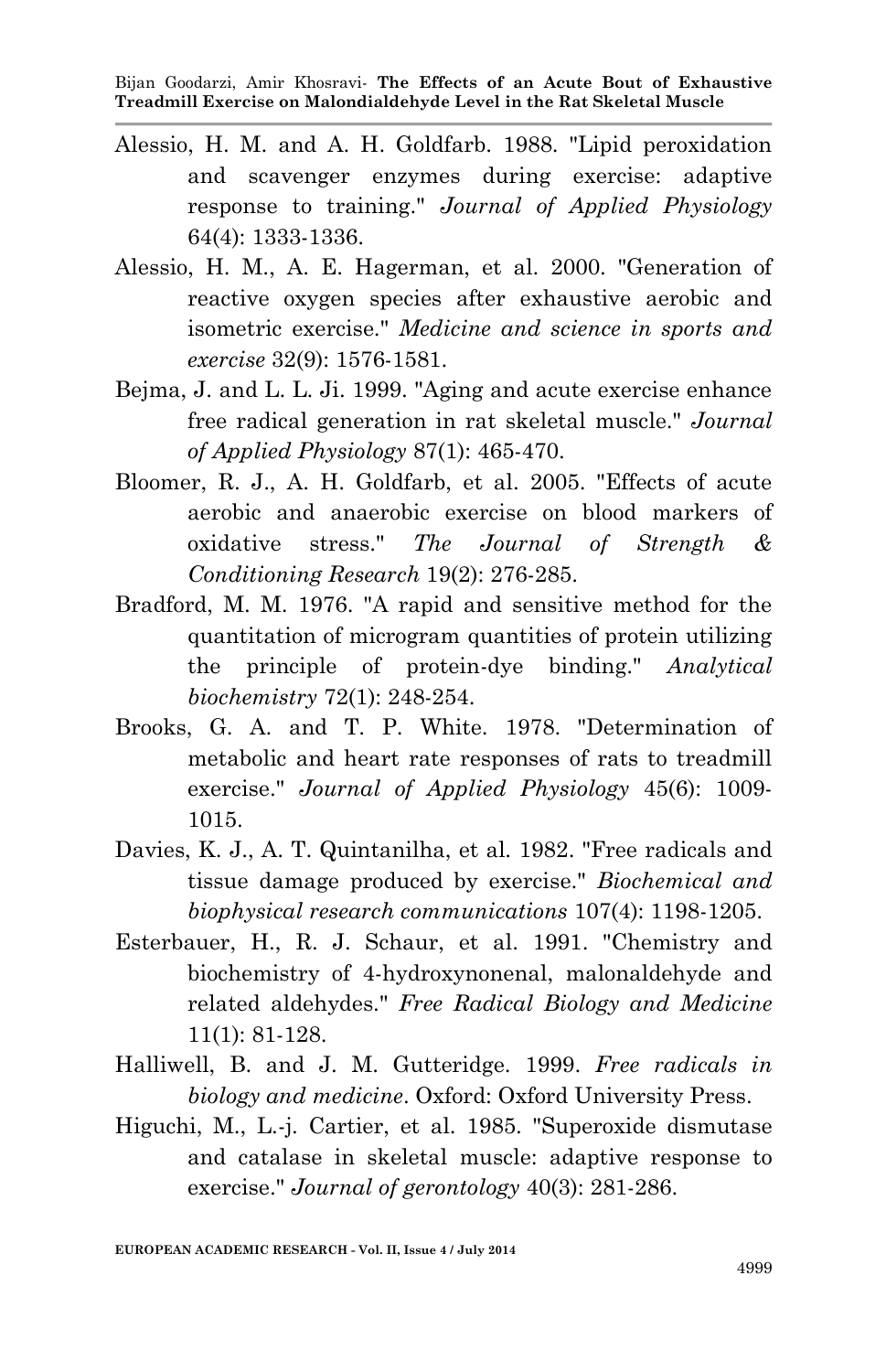- Jenkins, R. and A. Goldfarb. 1993. *Introduction: oxidant stress, aging, and exercise*. Williams & Wilkins.
- Ji, L. L. 1999. "Antioxidants and oxidative stress in exercise." *Experimental Biology and Medicine* 222(3): 283-292.
- Liu, J., H. C. Yeo, et al. 2000. "Chronically and acutely exercised rats: biomarkers of oxidative stress and endogenous antioxidants." *Journal of Applied Physiology* 89(1): 21-28.
- Miyazaki, H., S. Oh-ishi, et al. 2001. "Strenuous endurance training in humans reduces oxidative stress following exhausting exercise." *European journal of applied physiology* 84(1-2): 1-6.
- Navarro, A., C. Gomez, et al. 2004. "Beneficial effects of moderate exercise on mice aging: survival, behavior, oxidative stress, and mitochondrial electron transfer." *American Journal of Physiology-Regulatory, Integrative and Comparative Physiology* 286(3): R505-R511.
- Oh-Ishi, S., T. Kizaki, et al. 1997. "Endurance training improves the resistance of rat diaphragm to exerciseinduced oxidative stress." *American journal of respiratory and critical care medicine* 156(5): 1579-1585.
- Okafor, O., O. Erukainure, et al. 2011. "Modulatory effect of pineapple peel extract on lipid peroxidation, catalase activity and hepatic biomarker levels in blood plasma of alcohol–induced oxidative stressed rats." *Asian Pacific journal of tropical biomedicine* 1(1): 12-14.
- Oztasan, N., S. Taysi, et al. 2004. "Endurance training attenuates exercise-induced oxidative stress in erythrocytes in rat." *European journal of applied physiology* 91(5-6): 622-627.
- Radak, Z., H. Y. Chung, et al. 2008. "Systemic adaptation to oxidative challenge induced by regular exercise." *Free Radical Biology and Medicine* 44(2): 153-159.
- Sen, C. K., M. Atalay, et al. 1997. "Fish oil and vitamin E supplementation in oxidative stress at rest and after